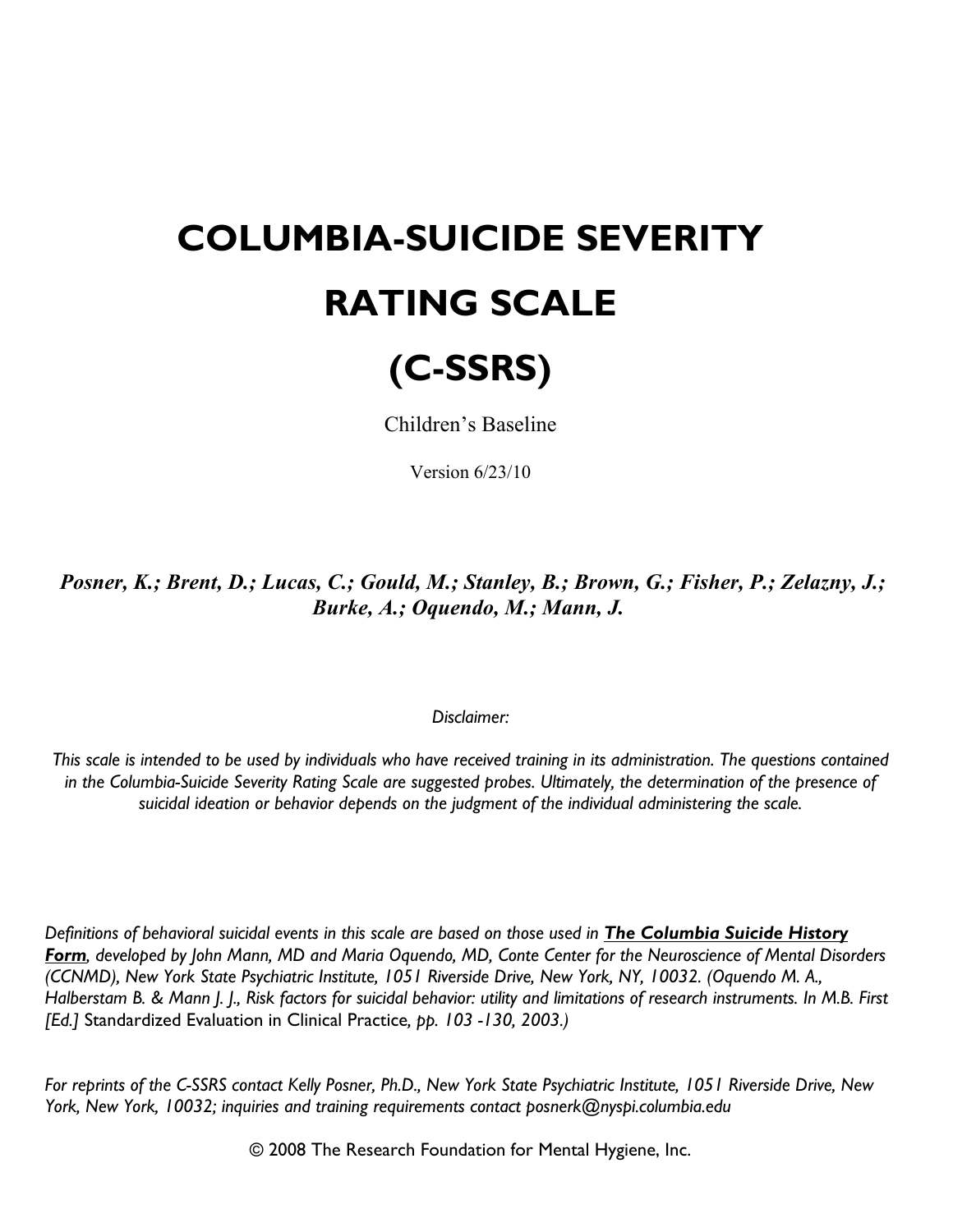## *SUICIDAL IDEATION*

| Ask questions 1 and 2. If both are negative, proceed to "Suicidal Behavior" section. If the answer to question 2 is "yes",<br>ask questions 3, 4 and 5. If the answer to question 1 and/or 2 is "yes", complete "Intensity of Ideation" section below.                                                                                                                                                                                                                                                                                                                                                                                                                                      | Lifetime             |                     |
|---------------------------------------------------------------------------------------------------------------------------------------------------------------------------------------------------------------------------------------------------------------------------------------------------------------------------------------------------------------------------------------------------------------------------------------------------------------------------------------------------------------------------------------------------------------------------------------------------------------------------------------------------------------------------------------------|----------------------|---------------------|
| 1. Wish to be Dead<br>Subject endorses thoughts about a wish to be dead or not alive anymore, or wish to fall asleep and not wake up.<br>Have you thought about being dead or what it would be like to be dead?<br>Have you wished you were dead or wished you could go to sleep and never wake up?<br>Do you ever wish you weren't alive anymore?<br>If yes, describe:                                                                                                                                                                                                                                                                                                                     | Yes<br>П             | N <sub>0</sub><br>П |
| 2. Non-Specific Active Suicidal Thoughts                                                                                                                                                                                                                                                                                                                                                                                                                                                                                                                                                                                                                                                    |                      |                     |
| General, non-specific thoughts of wanting to end one's life/commit suicide (e.g., " <i>I've thought about killing myself</i> ") without thoughts of ways to kill<br>oneself/associated methods, intent, or plan.<br>Have you thought about doing something to make yourself not alive anymore?<br>Have you had any thoughts about killing yourself?                                                                                                                                                                                                                                                                                                                                         | Yes<br>$\mathcal{L}$ | N0<br>□             |
| If yes, describe:                                                                                                                                                                                                                                                                                                                                                                                                                                                                                                                                                                                                                                                                           |                      |                     |
| 3. Active Suicidal Ideation with Any Methods (Not Plan) without Intent to Act<br>Subject endorses thoughts of suicide and has thought of at least one method during the assessment period. This is different than a specific plan with time,<br>place or method details worked out (e.g., thought of method to kill self but not a specific plan). Includes person who would say, "I thought about taking an<br>overdose but I never made a specific plan as to when, where or how I would actually do itand I would never go through with it."<br>Have you thought about how you would do that or how you would make yourself not alive anymore (kill yourself)? What did you think about? | Yes<br>$\Box$        | N0<br>□             |
| If yes, describe:                                                                                                                                                                                                                                                                                                                                                                                                                                                                                                                                                                                                                                                                           |                      |                     |
| 4. Active Suicidal Ideation with Some Intent to Act, without Specific Plan<br>Active suicidal thoughts of killing oneself and subject reports having some intent to act on such thoughts, as opposed to "I have the thoughts but I<br>definitely will not do anything about them."<br>When you thought about making yourself not alive anymore (or killing yourself), did you think that this was something you might actually do?<br>This is different from (as opposed to) having the thoughts but knowing you wouldn't do anything about it.                                                                                                                                             | Yes<br>$\Box$        | N0<br>П             |
| If yes, describe:                                                                                                                                                                                                                                                                                                                                                                                                                                                                                                                                                                                                                                                                           |                      |                     |
| 5. Active Suicidal Ideation with Specific Plan and Intent<br>Thoughts of killing oneself with details of plan fully or partially worked out and subject has some intent to carry it out.<br>Have you ever decided how or when you would make yourself not alive anymore/kill yourself? Have you ever planned out (worked out the details of)<br>how you would do it?<br>What was your plan?<br>When you made this plan (or worked out these details), was any part of you thinking about actually doing it?                                                                                                                                                                                 | Yes<br>□             | N <sub>0</sub><br>□ |
| If yes, describe:                                                                                                                                                                                                                                                                                                                                                                                                                                                                                                                                                                                                                                                                           |                      |                     |
| INTENSITY OF IDEATION                                                                                                                                                                                                                                                                                                                                                                                                                                                                                                                                                                                                                                                                       |                      |                     |
| The following feature should be rated with respect to the most severe type of ideation (i.e., 1-5 from above, with 1 being the least severe<br>and 5 being the most severe).                                                                                                                                                                                                                                                                                                                                                                                                                                                                                                                | Most                 |                     |
| <b>Most Severe Ideation:</b><br><b>Description of Ideation</b>                                                                                                                                                                                                                                                                                                                                                                                                                                                                                                                                                                                                                              | Severe               |                     |
| Type # $(1-5)$<br>Frequency                                                                                                                                                                                                                                                                                                                                                                                                                                                                                                                                                                                                                                                                 |                      |                     |
| How many times have you had these thoughts?<br>Write response<br>(1) Only one time (2) A few times (3) A lot (4) All the time (0) Don't know/Not applicable                                                                                                                                                                                                                                                                                                                                                                                                                                                                                                                                 |                      |                     |

٦